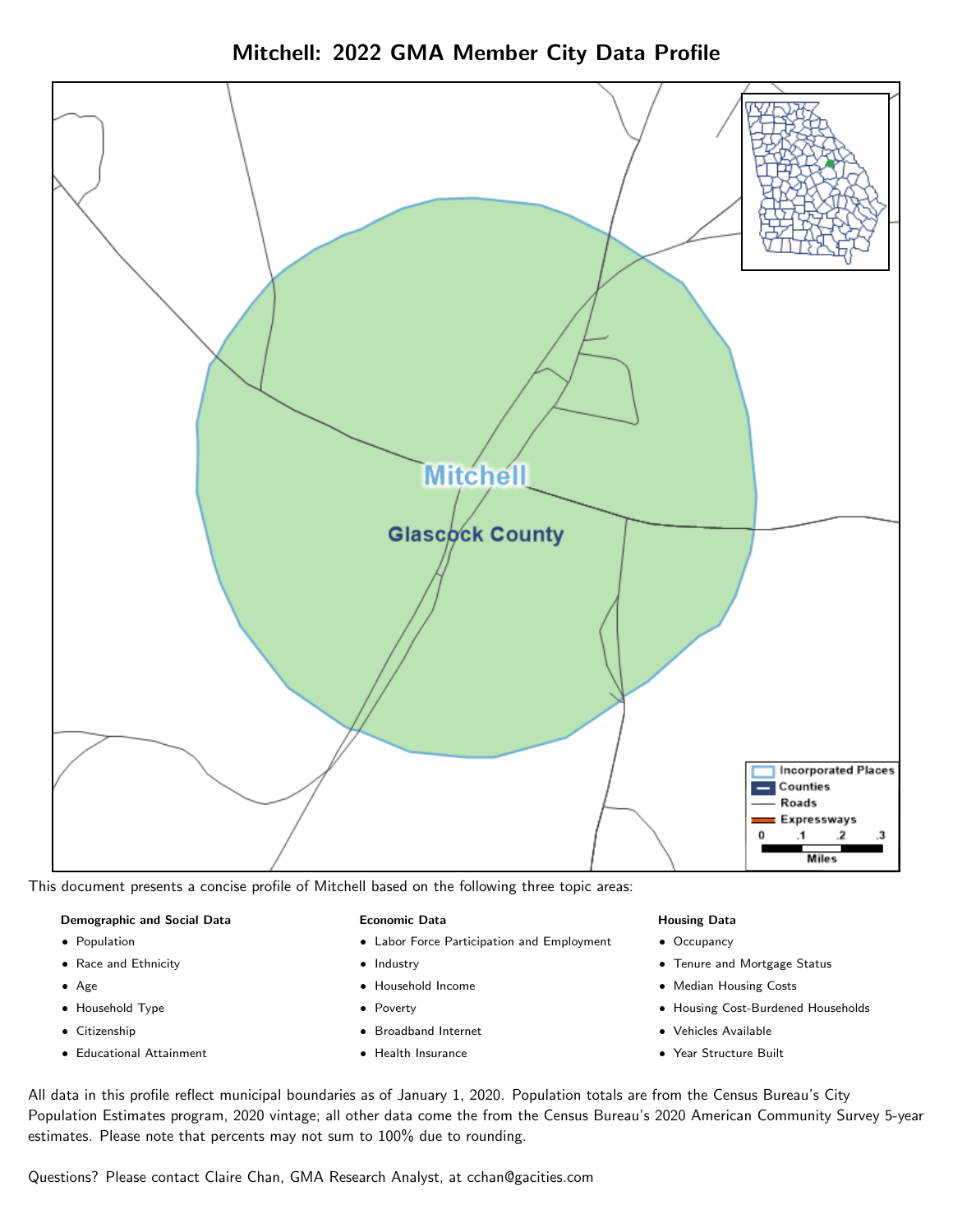# Mitchell: Demographic and Social





## **Citizenship**

| <b>Native Born</b><br>100% |  |
|----------------------------|--|
|                            |  |

Race and Ethnicity



Source: U.S. Census Bureau, City Population Estimates, 2020 vintage Source: American Community Survey, 2020 5-year estimates, table B03002

### Household Type



Source: American Community Survey, 2020 5-year estimates, table B01001 Source: American Community Survey, 2020 5-year estimates, table B11001

#### Educational Attainment



Source: American Community Survey, 2020 5-year estimates, table B05002 Source: American Community Survey, 2020 5-year estimates, table B15002

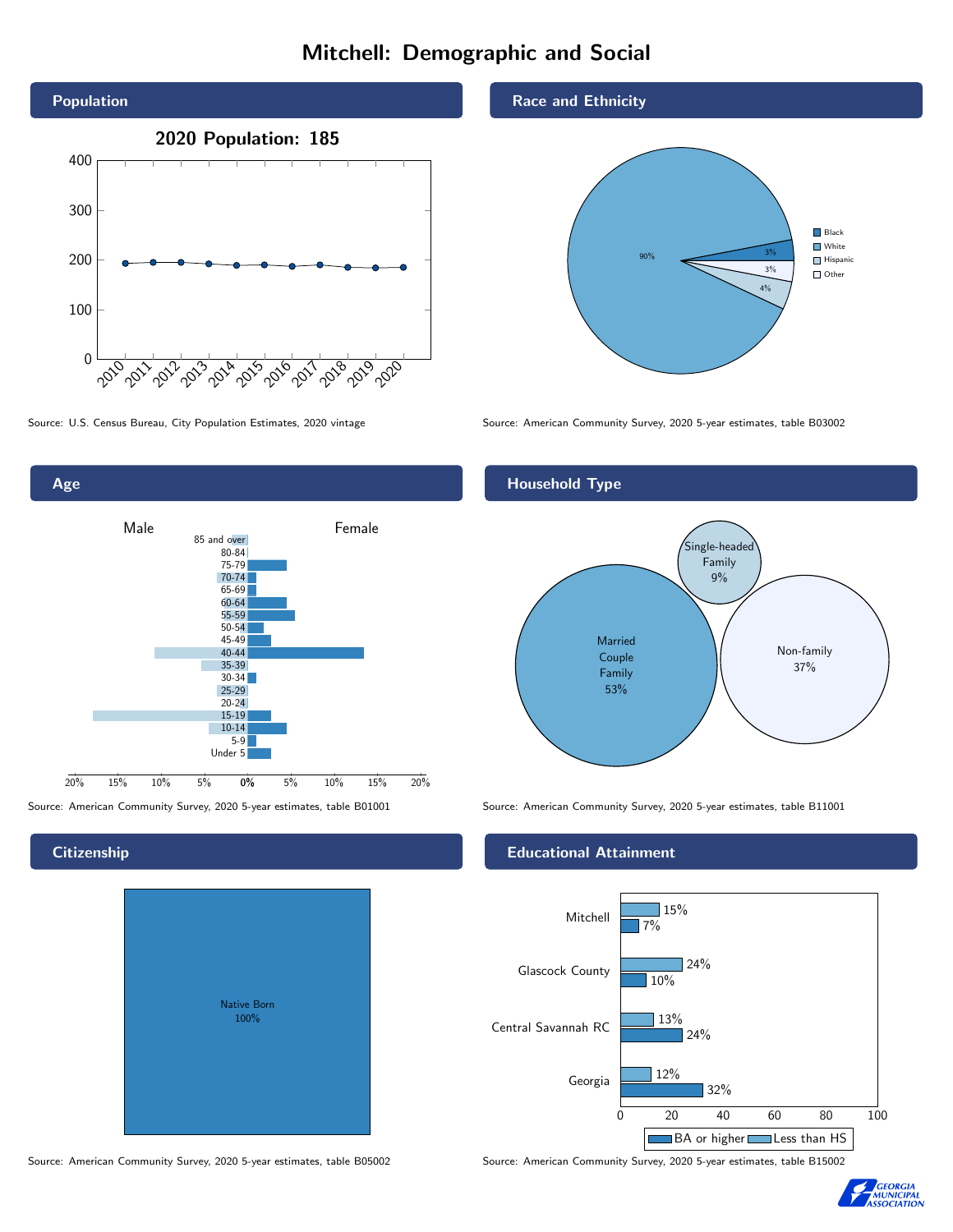# Mitchell: Economic



Source: American Community Survey, 2020 5-year estimates, table B23001 Note: Unemployment rate is based upon the civilian labor force.

### Industry

| Agriculture, forestry, fishing and hunting, and mining      | 11%   |
|-------------------------------------------------------------|-------|
| Construction                                                | 2%    |
| Manufacturing                                               | 18%   |
| <b>Wholesale Trade</b>                                      | $0\%$ |
| Retail Trade                                                | 5%    |
| Transportation and warehousing, and utilities               |       |
| Information                                                 | $0\%$ |
| Finance and insurance, real estate, rental, leasing         |       |
| Professional, scientific, mgt, administrative, waste mgt    |       |
| Educational services, and health care and social assistance |       |
| Arts, entertainment, recreation, accommodation, food        |       |
| service                                                     |       |
| Other services, except public administration                |       |
| Public administration                                       |       |

Source: American Community Survey, 2020 5-year estimates, table C24030



Source: American Community Survey, 2020 5-year estimates, tables B19013 and B19025 Source: American Community Survey, 2020 5-year estimates, table B17010

Broadband Internet No 44% Yes 56%

Poverty



## **Health Insurance**



Source: American Community Survey, 2020 5-year estimates, table B28002 Source: American Community Survey, 2020 5-year estimates, table B18135